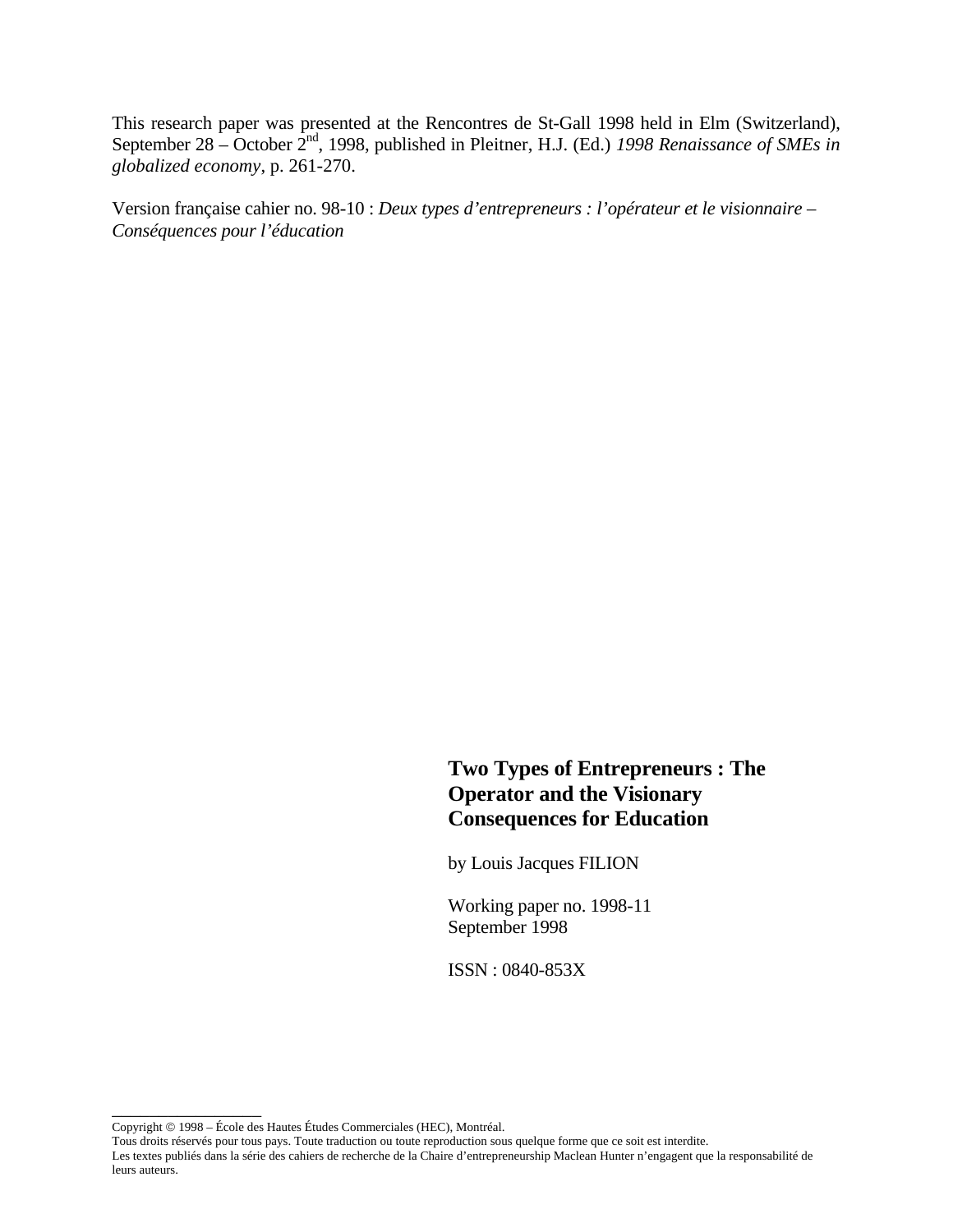# **Two Types of Entrepreneurs: The Operator and the Visionary Consequences for Education**

By Professor Dr. Louis Jacques Filion HEC, The University of Montreal Business School Canada

## **Abstract**

An empirical study of the activity systems of entrepreneurs owning and operating small businesses was used as the basis for an examination of their management systems using the PODC elements (planning, organizing, directing and controlling). Two types were identified: operators and visionaries. A management model was established for each type. The activities in the operator's management process were: selecting, performing, assigning, allocating, monitoring and adjusting. Those of the visionary were: visioning, structuring, animating, monitoring and learning. The implications for the education of each type are discussed.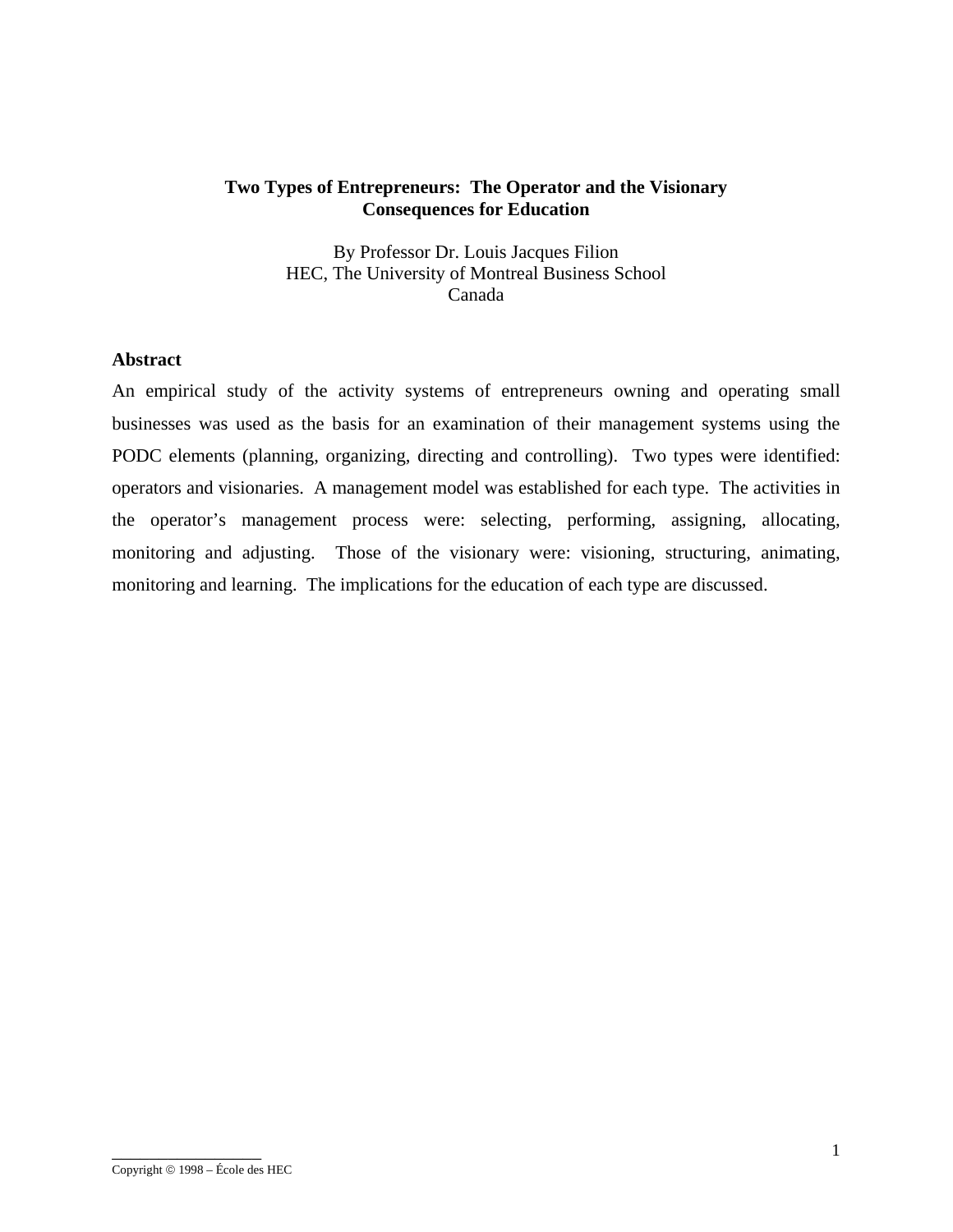# **Two Types of Entrepreneurs: The Operator and the Visionary Consequences for Education**

# **Introduction**

Research in the field of entrepreneurship and small business frequently leads to a discussion of entrepreneurial typologies. Typologies are of interest to researchers and teachers alike. They are especially useful in designing entrepreneurship and small business courses and programs. They provide a firmer conceptual basis for learning in a field with a broad variety of entrepreneurial behaviour. Many different typologies exist, and the first section of this paper will mention some of them. In later sections, a new typology will be proposed and its consequences for entrepreneurial education will be discussed.

### **Typologies of entrepreneurs and small-business owner-managers**

Many authors have established typologies and taxonomies to classify entrepreneurs and small business owner-managers. The table below lists some of the contributions considered useful in entrepreneurship education.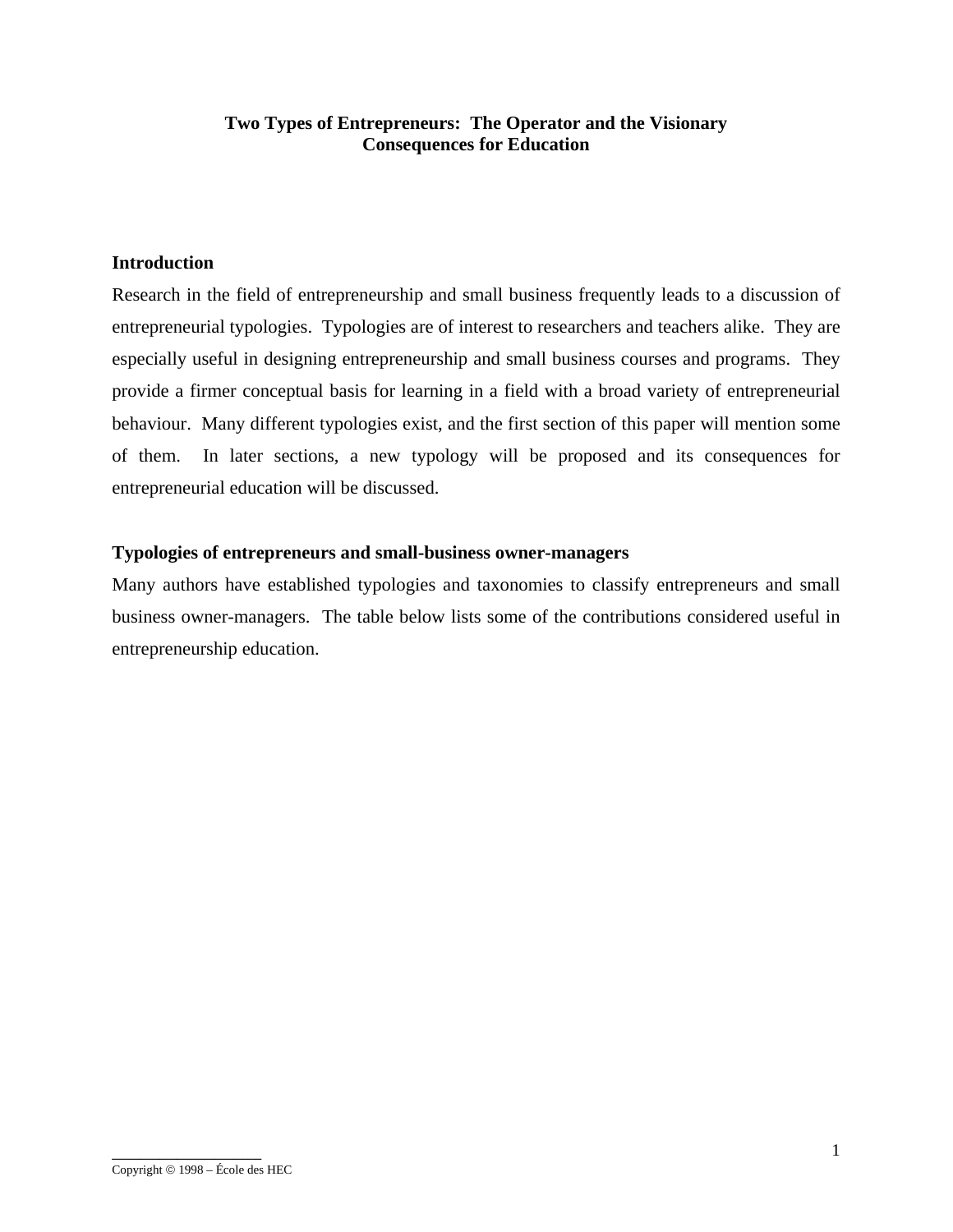| Collins, Moore et al.<br>Two types of entrepreneurs:<br>1964<br>Collins and Moore<br>1970<br>The administrative entrepreneur<br>1.<br>2.<br>The independent entrepreneur<br>Smith<br>Two types of entrepreneurs:<br>1967<br>1. Craftsman<br>2.<br>Opportunist or business entrepreneur<br>Laufer<br>1974<br>Four types of entrepreneurs:<br>1. Manager or innovator<br>2. Growth-oriented owner-entrepreneur<br>3. Entrepreneur who refuses growth but seeks<br>efficiency<br>Artisan entrepreneur<br>4.<br>Vesper | <b>Authors</b> | <b>Date</b> | <b>Typology</b>                                                                         |  |  |
|--------------------------------------------------------------------------------------------------------------------------------------------------------------------------------------------------------------------------------------------------------------------------------------------------------------------------------------------------------------------------------------------------------------------------------------------------------------------------------------------------------------------|----------------|-------------|-----------------------------------------------------------------------------------------|--|--|
|                                                                                                                                                                                                                                                                                                                                                                                                                                                                                                                    |                |             |                                                                                         |  |  |
|                                                                                                                                                                                                                                                                                                                                                                                                                                                                                                                    |                |             |                                                                                         |  |  |
|                                                                                                                                                                                                                                                                                                                                                                                                                                                                                                                    |                |             |                                                                                         |  |  |
|                                                                                                                                                                                                                                                                                                                                                                                                                                                                                                                    |                |             |                                                                                         |  |  |
|                                                                                                                                                                                                                                                                                                                                                                                                                                                                                                                    |                |             |                                                                                         |  |  |
|                                                                                                                                                                                                                                                                                                                                                                                                                                                                                                                    |                |             |                                                                                         |  |  |
|                                                                                                                                                                                                                                                                                                                                                                                                                                                                                                                    |                |             |                                                                                         |  |  |
|                                                                                                                                                                                                                                                                                                                                                                                                                                                                                                                    |                |             |                                                                                         |  |  |
|                                                                                                                                                                                                                                                                                                                                                                                                                                                                                                                    |                |             |                                                                                         |  |  |
|                                                                                                                                                                                                                                                                                                                                                                                                                                                                                                                    |                |             |                                                                                         |  |  |
|                                                                                                                                                                                                                                                                                                                                                                                                                                                                                                                    |                |             |                                                                                         |  |  |
|                                                                                                                                                                                                                                                                                                                                                                                                                                                                                                                    |                |             |                                                                                         |  |  |
|                                                                                                                                                                                                                                                                                                                                                                                                                                                                                                                    |                | 1980        | At least 11 types of entrepreneurs:                                                     |  |  |
| The self-employed working alone<br>1.                                                                                                                                                                                                                                                                                                                                                                                                                                                                              |                |             |                                                                                         |  |  |
| 2.<br>Team builders                                                                                                                                                                                                                                                                                                                                                                                                                                                                                                |                |             |                                                                                         |  |  |
| 3.<br>Independent innovators                                                                                                                                                                                                                                                                                                                                                                                                                                                                                       |                |             |                                                                                         |  |  |
| 4.<br>Multipliers of existing models                                                                                                                                                                                                                                                                                                                                                                                                                                                                               |                |             |                                                                                         |  |  |
| 5. Exploiters of economies of scale                                                                                                                                                                                                                                                                                                                                                                                                                                                                                |                |             |                                                                                         |  |  |
| 6. Capital gatherers                                                                                                                                                                                                                                                                                                                                                                                                                                                                                               |                |             |                                                                                         |  |  |
| 7. Acquirers                                                                                                                                                                                                                                                                                                                                                                                                                                                                                                       |                |             |                                                                                         |  |  |
| 8. Artists who buy and sell                                                                                                                                                                                                                                                                                                                                                                                                                                                                                        |                |             |                                                                                         |  |  |
| 9. Conglomerate builders                                                                                                                                                                                                                                                                                                                                                                                                                                                                                           |                |             |                                                                                         |  |  |
| 10. Speculators                                                                                                                                                                                                                                                                                                                                                                                                                                                                                                    |                |             |                                                                                         |  |  |
| 11. Manipulators of apparent values                                                                                                                                                                                                                                                                                                                                                                                                                                                                                |                |             |                                                                                         |  |  |
| Two types of owner-managers:<br>Julien and Marchesnay<br>1987                                                                                                                                                                                                                                                                                                                                                                                                                                                      |                |             |                                                                                         |  |  |
| 1. PIG (perpetuation, independence, growth)<br>1998                                                                                                                                                                                                                                                                                                                                                                                                                                                                |                |             |                                                                                         |  |  |
| 2.<br>GAP (growth, autonomy, perpetuation)                                                                                                                                                                                                                                                                                                                                                                                                                                                                         |                |             |                                                                                         |  |  |
| Lafuente and Salas<br>1989                                                                                                                                                                                                                                                                                                                                                                                                                                                                                         |                |             | Four main types of new entrepreneurs in Spain,<br>based on entrepreneurial aspirations: |  |  |
|                                                                                                                                                                                                                                                                                                                                                                                                                                                                                                                    |                |             |                                                                                         |  |  |
| Craft<br>1.                                                                                                                                                                                                                                                                                                                                                                                                                                                                                                        |                |             |                                                                                         |  |  |
| 2.<br>Risk-oriented                                                                                                                                                                                                                                                                                                                                                                                                                                                                                                |                |             |                                                                                         |  |  |
| Family-oriented<br>3.                                                                                                                                                                                                                                                                                                                                                                                                                                                                                              |                |             |                                                                                         |  |  |
| 4.<br>Managerial                                                                                                                                                                                                                                                                                                                                                                                                                                                                                                   |                |             |                                                                                         |  |  |
| 1990<br>Three types of entrepreneurs:<br>Hornaday                                                                                                                                                                                                                                                                                                                                                                                                                                                                  |                |             |                                                                                         |  |  |
| 1. Craft                                                                                                                                                                                                                                                                                                                                                                                                                                                                                                           |                |             |                                                                                         |  |  |
| 2. Promoter                                                                                                                                                                                                                                                                                                                                                                                                                                                                                                        |                |             |                                                                                         |  |  |
| 3.<br>Professional manager                                                                                                                                                                                                                                                                                                                                                                                                                                                                                         |                |             |                                                                                         |  |  |
| Miner (following work by<br>1990<br>Three types of entrepreneurs:                                                                                                                                                                                                                                                                                                                                                                                                                                                  |                |             |                                                                                         |  |  |
| Miner, Smith et al.)<br>(1989)<br>1. Entrepreneur                                                                                                                                                                                                                                                                                                                                                                                                                                                                  |                |             |                                                                                         |  |  |
| 2.<br>Growth-focused entrepreneur                                                                                                                                                                                                                                                                                                                                                                                                                                                                                  |                |             |                                                                                         |  |  |
| 3. Manager                                                                                                                                                                                                                                                                                                                                                                                                                                                                                                         |                |             |                                                                                         |  |  |
| Two types of entrepreneurs:<br>Filion<br>1994, 1996                                                                                                                                                                                                                                                                                                                                                                                                                                                                |                |             |                                                                                         |  |  |
| Operator<br>1.                                                                                                                                                                                                                                                                                                                                                                                                                                                                                                     |                |             |                                                                                         |  |  |
| 2.<br>Visionary                                                                                                                                                                                                                                                                                                                                                                                                                                                                                                    |                |             |                                                                                         |  |  |
| Five types of owner-managers in China:<br>Siu<br>1995                                                                                                                                                                                                                                                                                                                                                                                                                                                              |                |             |                                                                                         |  |  |
| Senior Citizen<br>1.                                                                                                                                                                                                                                                                                                                                                                                                                                                                                               |                |             |                                                                                         |  |  |
| 2.<br>Workaholic                                                                                                                                                                                                                                                                                                                                                                                                                                                                                                   |                |             |                                                                                         |  |  |
| 3.<br>Swinger                                                                                                                                                                                                                                                                                                                                                                                                                                                                                                      |                |             |                                                                                         |  |  |
| 4. Idealist                                                                                                                                                                                                                                                                                                                                                                                                                                                                                                        |                |             |                                                                                         |  |  |
| 5.<br>Hi-Flyer                                                                                                                                                                                                                                                                                                                                                                                                                                                                                                     |                |             |                                                                                         |  |  |

| Table 1                          |
|----------------------------------|
| <b>Some Important Typologies</b> |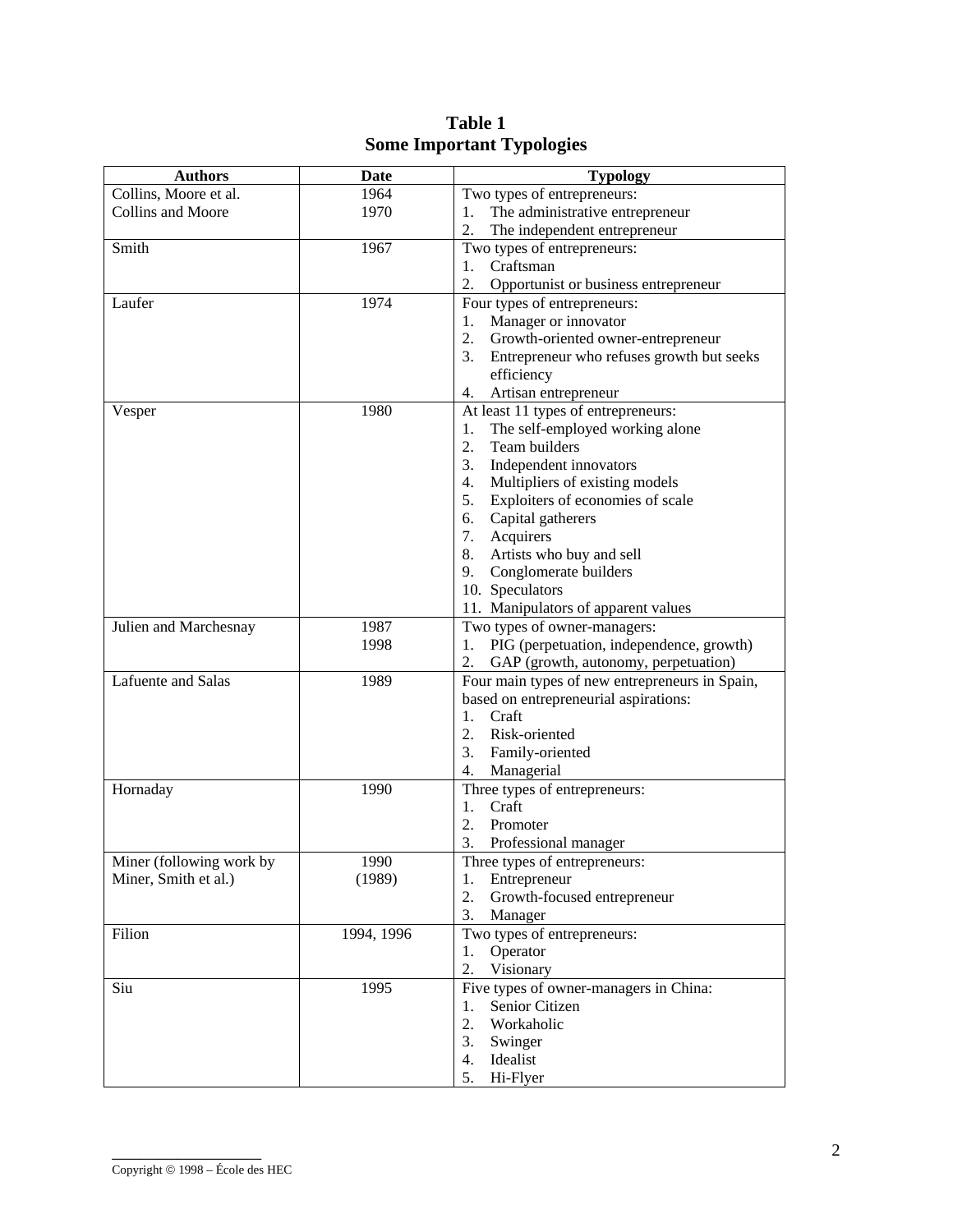Other authors have also examined the classification of technological entrepreneurs. They include Miner, Smith and Bracker (1992), Westhead (1996), and Livesay, Lux and Brown (1996). Woo, Cooper et al. (1991) assessed and discussed the impact of the criteria used on the creation of entrepreneurial typologies.

Obviously, no typology is complete enough to cover all types of entrepreneurs and ownermanagers. Every case can be said to be unique. However, what typologies do is to provide a basis for understanding the anchor points as well as the values, overall activity systems, thinking systems and pre-action visions of entrepreneurs. Thus, they provide guidelines for understanding the overall behavioural consistency of the players, and hence for preparing future entrepreneurial action.

The purpose of the research that forms the basis of this paper was to throw light on the management process of entrepreneurial small business owner-managers. This was done using the management activities from the mechanical metaphor (Morgan, 1986), which has its roots in the work of Fayol (1916), Emerson (1912) and Gulick and Urwick (1937). In other words, we looked at how entrepreneurs behaved with respect to the PODC elements: planning, organizing, directing and controlling. We identified two types of managerial behaviour among the entrepreneurs studied, and this led us to suggest two types of entrepreneurs, the operator and the visionary. The research has already been presented in previous publications (Filion, 1994 and 1996). It was based on a study of the activity systems of 116 small business owner-managers recognized for their entrepreneurial behaviour in 18 countries. We will summarize the main elements briefly here, before discussing their impacts on entrepreneurship education.

### **The Management Process of Operators**

Small business operators run their businesses rather like one-man bands. They do not introduce major product or market innovations. Their enterprises do not experience high growth levels. However, operators are extremely professional in the way they provide their product or service. Often, the enterprise's brand image stands out in the market because of the operator's expertise. They do what they do well, better than most people in their sector. Enterprises run by operators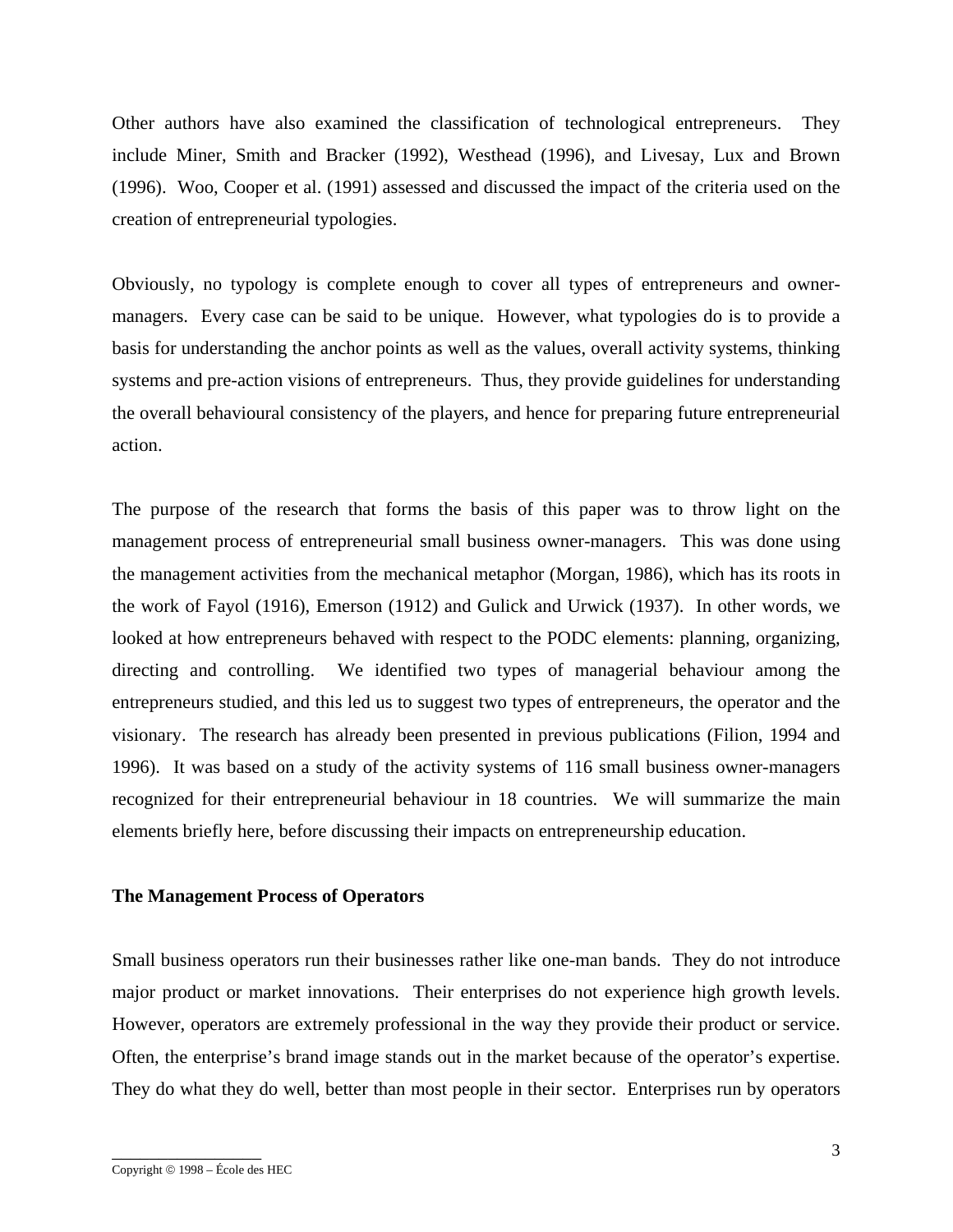generally employ less than 20 people, and work in the manufacturing sector. They could not survive more than a few weeks, or a few months at most, without their leader. Table 2 below summarizes the elements of the management process of small business operators, identified from an analysis of their PODC-related managerial activities.

| <b>Main Elements</b> | <b>Composite Elements</b>                                 |
|----------------------|-----------------------------------------------------------|
| <b>Selecting</b>     | Identifying and selecting a business sector.              |
| <b>Performing</b>    | Performing technical, management and business activities. |
| <b>Assigning</b>     | Using human resources and assigning tasks.                |
| <b>Allocating</b>    | Making available the material resources needed to perform |
|                      | tasks.                                                    |
| <b>Monitoring</b>    | Monitoring some of what is done.                          |
| <b>Adjusting</b>     | Making corrections to methods.                            |

**Table 2 Elements in the Management Process of Operators** 

# **The Management Process of Visionaries**

The management process of visionary entrepreneurs reflects their role as market conquerors heading enterprises in perpetual development. Visionaries are highly focused on novelty, differentiation, innovation and expansion. The enterprise goes through growth and withdrawal sequences. However, the movement is continuous. Enterprises led by visionaries, like those led by operators, develop around a distinctive skill developed by the entrepreneur. However, unlike operators, visionaries are less involved in practical matters, which are delegated as much as possible. The roles of visionaries are much more varied, because visionaries have learned to identify what they can delegate, leaving themselves free to explore new paths. Their relations systems play a complementary role and provide important reference points in their evolution. Some of these visionaries will go on to develop enterprises that will grow. Table 3 shows the main elements in the management process of visionary entrepreneurs.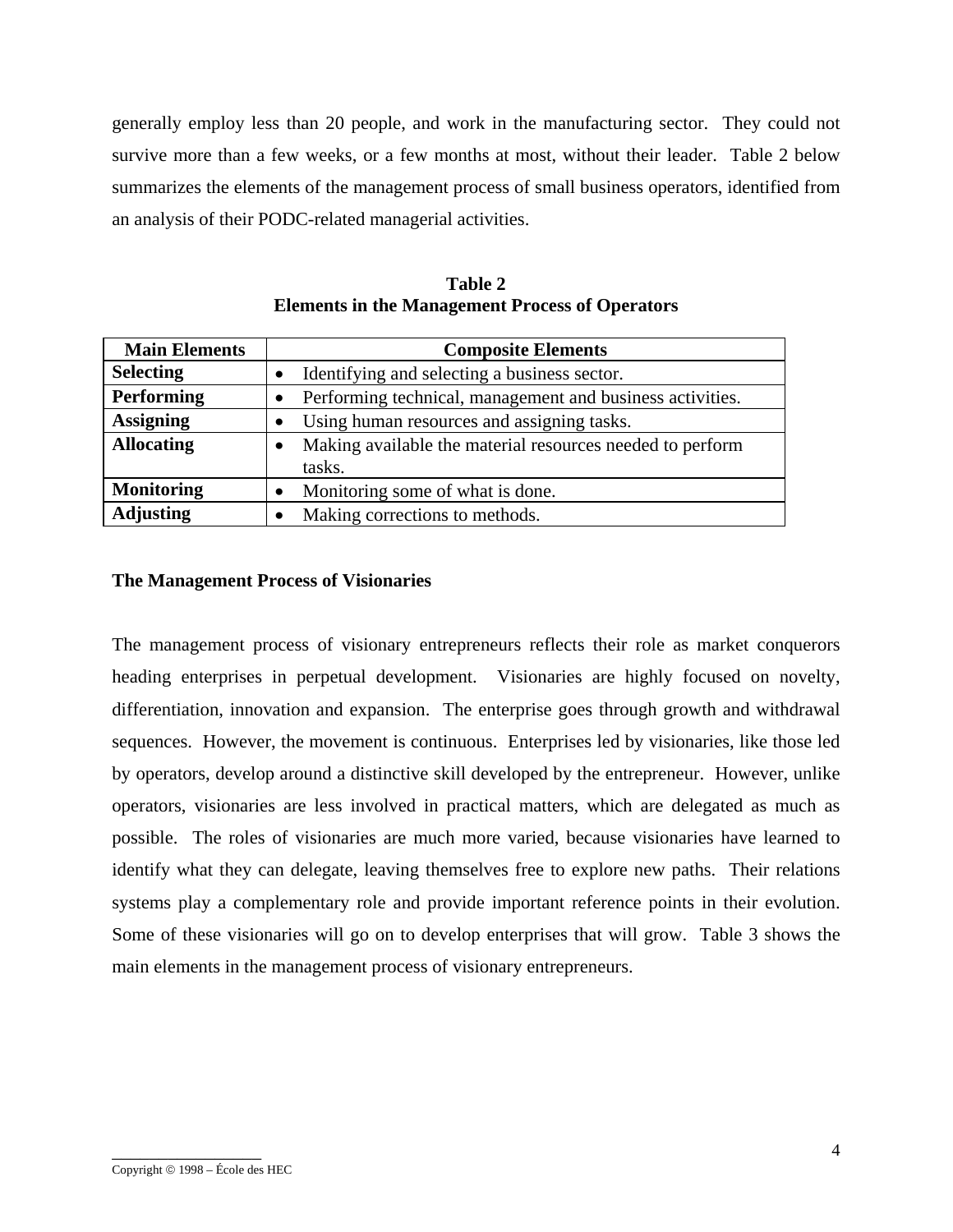| <b>Main Elements</b> | <b>Composite Elements</b>                                                |  |  |  |
|----------------------|--------------------------------------------------------------------------|--|--|--|
| <b>Visioning</b>     | Identifying an interest in a business sector.                            |  |  |  |
|                      | Understanding a business sector.<br>$\bullet$                            |  |  |  |
|                      | Detecting a business opportunity.<br>$\bullet$                           |  |  |  |
|                      | Targeting a niche in a different way.<br>$\bullet$                       |  |  |  |
|                      | Formulating emerging visions.                                            |  |  |  |
|                      | Imagining and defining an organizational context.<br>$\bullet$           |  |  |  |
|                      | Planning.<br>$\bullet$                                                   |  |  |  |
| Designing a          | Formulating complementary visions: management tasks and<br>$\bullet$     |  |  |  |
| business             | activities to be performed.                                              |  |  |  |
| architecture         | Structuring the activity system.<br>$\bullet$                            |  |  |  |
|                      | Organizing.<br>$\bullet$                                                 |  |  |  |
| <b>Animating</b>     | Linking tasks to human resources.<br>$\bullet$                           |  |  |  |
|                      | Recruiting, selecting and hiring human resources.<br>$\bullet$           |  |  |  |
|                      | Directing human resources towards the realization of<br>$\bullet$        |  |  |  |
|                      | complementary visions.                                                   |  |  |  |
|                      | Communicating and motivating.<br>$\bullet$                               |  |  |  |
|                      | Leading.<br>$\bullet$                                                    |  |  |  |
| <b>Monitoring</b>    | Monitoring achievements and resources used, including time.<br>$\bullet$ |  |  |  |
|                      | Comparing results with forecasts and analyzing differences.<br>$\bullet$ |  |  |  |
|                      | Correcting, adjusting, improving.<br>$\bullet$                           |  |  |  |
| <b>Learning</b>      | At every stage, questioning what has been done and how it<br>$\bullet$   |  |  |  |
|                      | has been done.                                                           |  |  |  |
|                      | Considering alternatives.<br>$\bullet$                                   |  |  |  |
|                      | Seeking elements of consistency.<br>$\bullet$                            |  |  |  |
|                      | Reasoning.<br>$\bullet$                                                  |  |  |  |
|                      | Imagining.                                                               |  |  |  |
|                      | Defining and redefining emerging visions, the central vision             |  |  |  |
|                      | and the complementary visions.                                           |  |  |  |

**Table 3 Elements in the Management Process of Visionaries** 

The main difference between the processes of the operator and the visionary lies mainly in the anchor points underpinning the two systems. Their systems are not based on the same models or the same values, and do not define success in the same way. Their goals are different. Operators try to earn a living by using their skills. In most cases, they work to a fairly fixed schedule in the enterprise, rather as though they were employed in senior positions in a large organization. The enterprise is less important in their lives than is the case for visionaries. The professional life of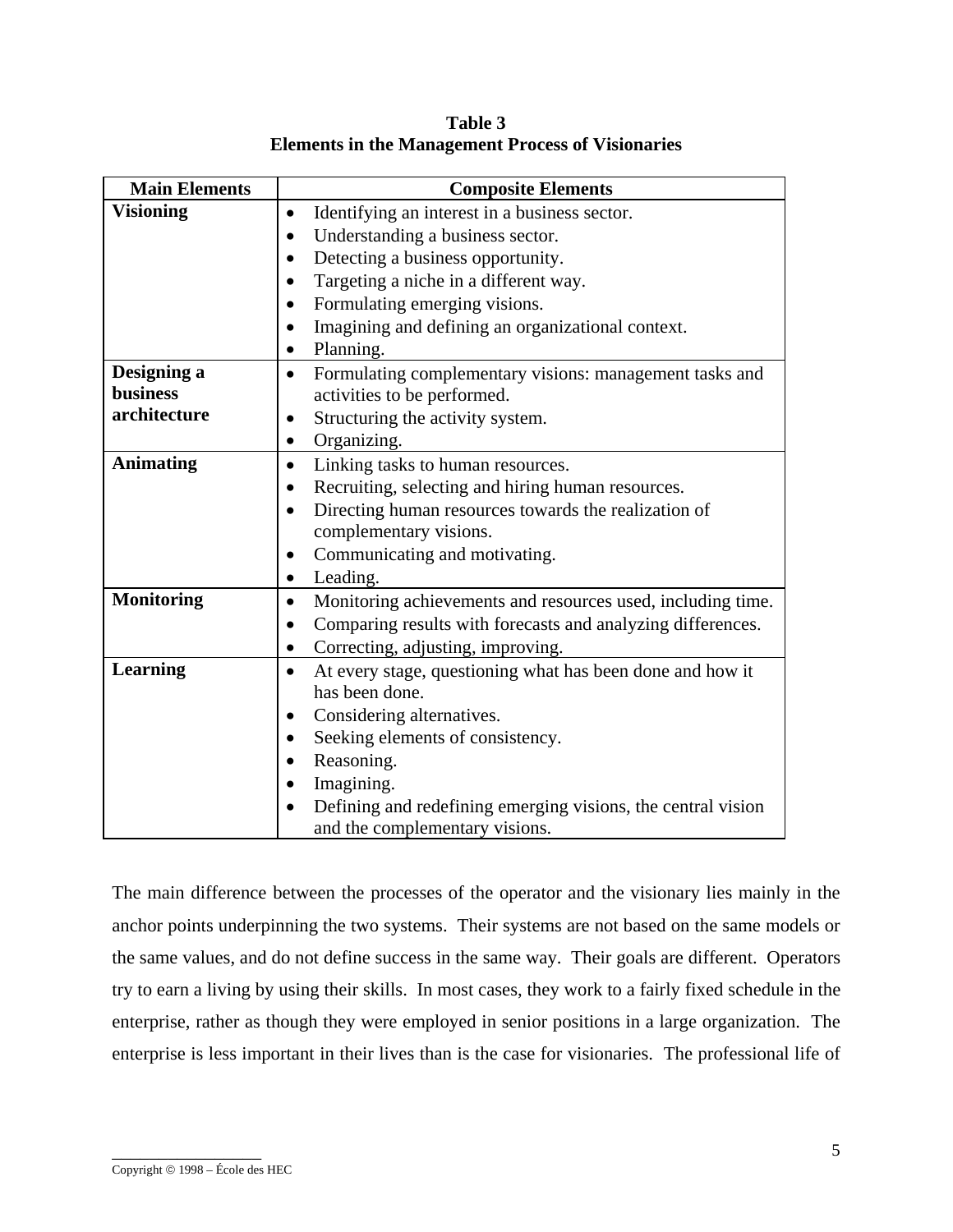an operator is just one of many elements making up an overall life system, and sometimes other elements, such as family, leisure activities and hobbies, may be equally or even more important.

These different anchor points mean that the two groups construct very different management systems that function in very different ways. The activities making up the systems are also different. Those of operators tend to focus on what the operators themselves enjoy doing. Visionaries, on the other hand, have dreams or visions that they want to realize. They commit themselves wholeheartedly to the task. Their systems tend to be all-embracing and totalitarian, both for themselves and for the people around them, who have been hired to help realize the vision. Visionaries initiate development, while operators perform tasks. Their anchor points reflect very different entrepreneurial cultures that generate very different entrepreneurial and managerial activity systems.

One clearly visible difference between the two groups lies in the organizational social systems they build. Operators hire human resources on the basis of the job to be done, and very often select someone they already know. They often complain about the incompetence of the people around them. It is easy to understand why. The people in question were hired to perform a given job, but a year or two later, the job has changed, and the person no longer has all the skills required to perform it. Moreover, the evolution of the job has not been followed by the evolution of either the person performing it or the person responsible for it – in other words, the operator.

For visionaries, however, the key basic elements are the central vision and complementary visions. Because visionaries have visions, they are able to step back from the enterprise and obtain an overview that allows them to select people capable of progressing. Visionaries keep their human resources for longer, and tend to express greater satisfaction with their staff. The time they spend communicating where they want to go and what they expect of their employees allows everyone to evolve together around a learning culture that generates perpetual, mutual adjustments. The enterprise staff do not simply do a job, they evolve together on the basis of a psychological contract within which mutual respect and loyalty become increasingly important over time. They learn to know one another, to know their mutual strengths, weaknesses and skills. They learn to evolve together, and to go on learning in their individual but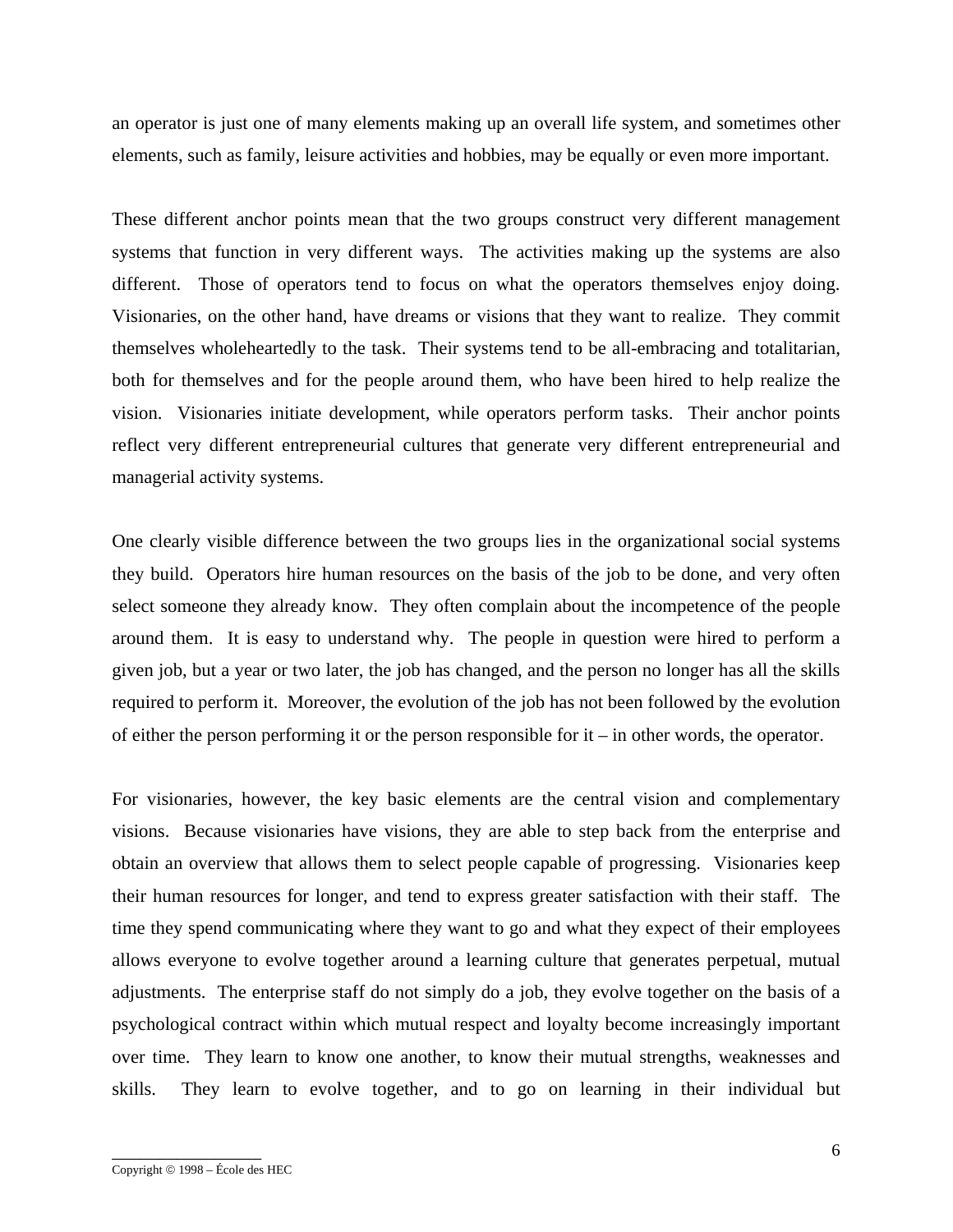complementary spheres. Over time, individuals become increasingly important to one other. As they build something together, they also make progress as human beings, evolving together and, in addition, enjoying the process.

Since one of the aims of this text was to highlight certain elements of complexity in the preparation of future entrepreneurs, we will consider the activities underlying the management processes of each type, and the training needed to allow individuals to perform those activities. Table 4 below lists some of the prerequisites involved.

| <b>Operators</b>                                      | <b>Visionaries</b>                                                |  |
|-------------------------------------------------------|-------------------------------------------------------------------|--|
| Knowledge of the sector, focused on                   | General knowledge of the sector as a                              |  |
| production and sales                                  | whole, from a marketing standpoint                                |  |
| Development of a view                                 | Formulation of a vision                                           |  |
| Career decision, choice of professional<br>activities | Business decision, personal commitment                            |  |
| Production and/or sales and/or R&D                    | Implementation of a vision by selecting<br>relations              |  |
| Working with others                                   | Design and implementation of an<br>organizational activity system |  |
| Organization                                          | Sharing of the vision                                             |  |
| Resources                                             | Accountability                                                    |  |
| Follow-up                                             | Observation and monitoring                                        |  |
| Corrections                                           | Analysis and imagination                                          |  |

**Table 4 Prerequisites for Managerial Activities** 

Most operators excel in their respective fields of activity. Because they are recognized for their skills, they go into business for themselves in the sector concerned. They succeed by supplying a product or service of superior quality. Their enterprises become an extension of themselves, of what they do and of how they do it. They are people who "do things" and market them. They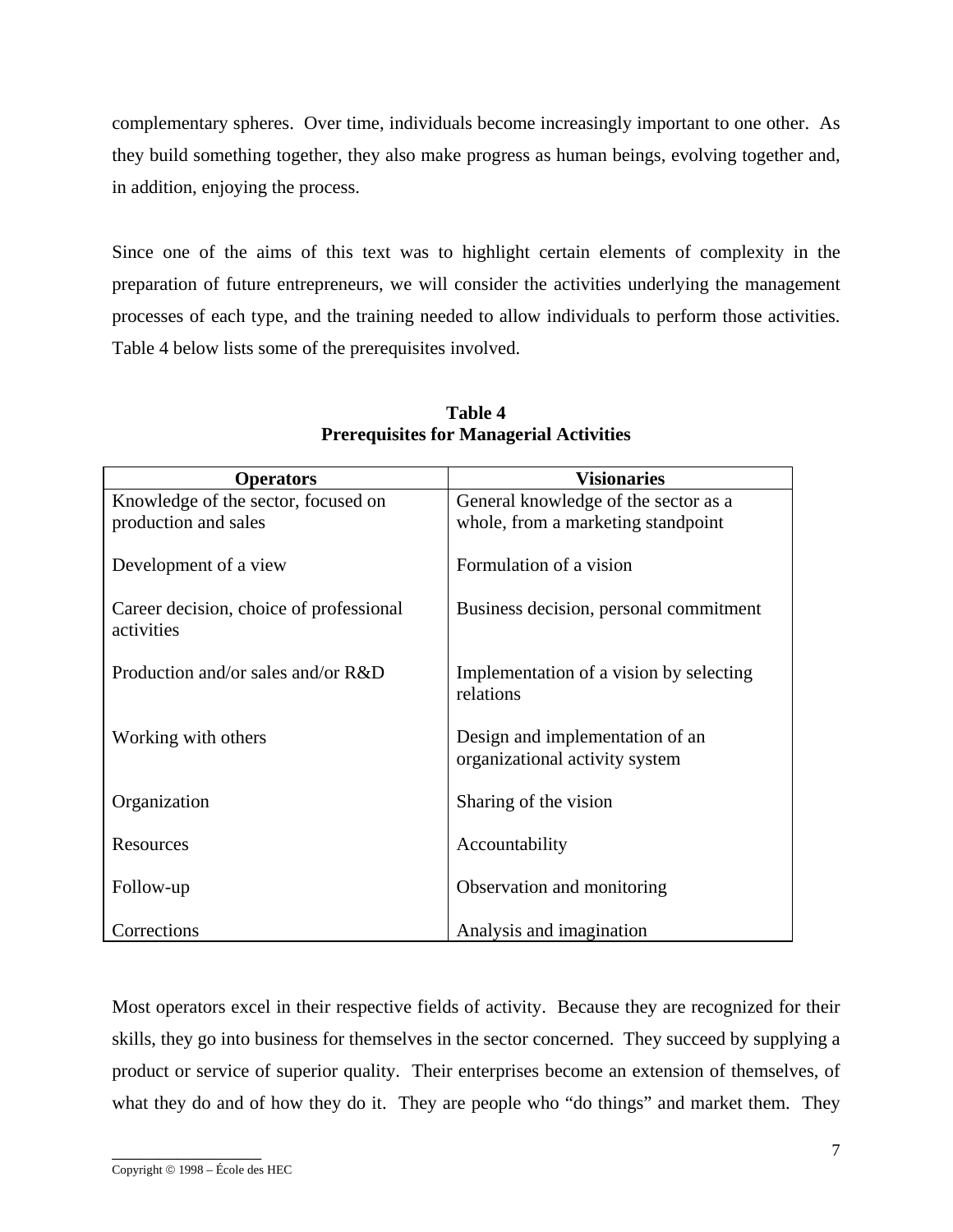need people around them who will do as they are told. They expect the job to be done properly, as they themselves would have done it. Their organizational systems focus on stability.

Visionaries, however, seem to need to be outside the norm. They need to build things that go beyond what already exists. They are less concerned with doing things, and more concerned with designing models to serve as a basis for the context in which they will have things done. They need people around them who can act independently and do what needs to be done, so that they can devote their own efforts to developing new things. Their organizational systems change quickly, often in a fairly chaotic atmosphere where some projects succeed and others fail, but where the overall results are generally much better than average in their sectors.

We can now look at the general learning (Table 5) and know-how (Table 6) required to prepare future entrepreneurs in each category. If we look at the types of activities preferred by each category, it is clear that operators focus much more on learning related to their own know-how, which itself is closely connected to their operations, while visionaries need more formal and informal learning on a wider variety of subjects that can be used by themselves and by the people around them.

| <b>Operators</b>   |                          | <b>Visionaries</b> |
|--------------------|--------------------------|--------------------|
|                    |                          |                    |
|                    | Knowledge                |                    |
| Product – market   |                          | $Market - sector$  |
|                    | Self-awareness           |                    |
| <b>Distinction</b> |                          | Differentiation    |
|                    | Know-how                 |                    |
| Operations         |                          | Delegation         |
|                    | Awareness of future self |                    |
| Sustainability     |                          | Growth             |

**Table 5 General Learning** 

Exercises have been designed to prepare each type for entrepreneurial practice. Obviously, operators prefer very concrete exercises concerning performance and know-how. Visionaries, on the other hand, prefer exercises involving imagination, creativity and projection, and anything to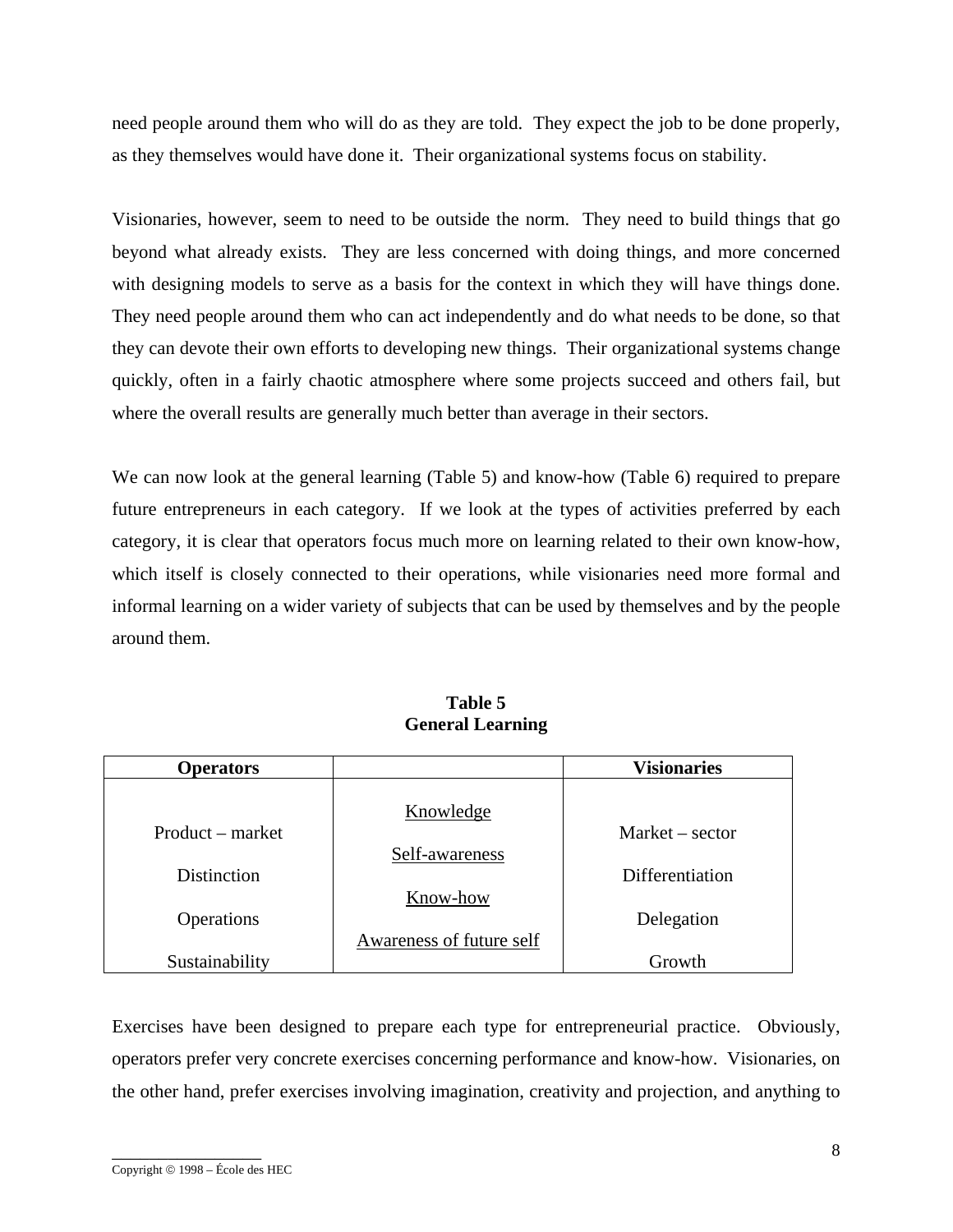do with environmental trend analysis. It is useful to separate the learning and to design learning exercises according to the different categories of knowledge to be acquired. Pride of place will inevitably go to know-how, which is, however, different for the two categories.

# **Table 6 Know-How Learning as Preparation for Activities**

*<u>Operators</u>* **Visionaries** 

#### Strategic Level

Analyzing feasibility Formulating visions Involvement Communications

Information on the product Information on the market Identifying opportunities Identifying business opportunities

# Structural Level

Management principles Systemic design Organizational rules Organizational design

Operational Level

Operations management Operations design Operational and/or sales skills Inter-personal skills

# **Discussion and Conclusion**

The purpose of this text was to illustrate the utility of typologies in targeting and preparing learning. Screening tests have not been established to pre-select the people in each category. However, if models of the different types, together with the related learning processes, are presented, would-be entrepreneurs are able to situate themselves better in their entrepreneurial preparation and progression.

The conceptual bases used to develop typologies can be questioned and criticized. For example, in the case of the typology presented in this paper, we might question whether a management reference framework developed in large organizations – i.e. the PODC – is suitable as a basis for an entrepreneurial typology. Whatever the reference framework selected, it will contain certain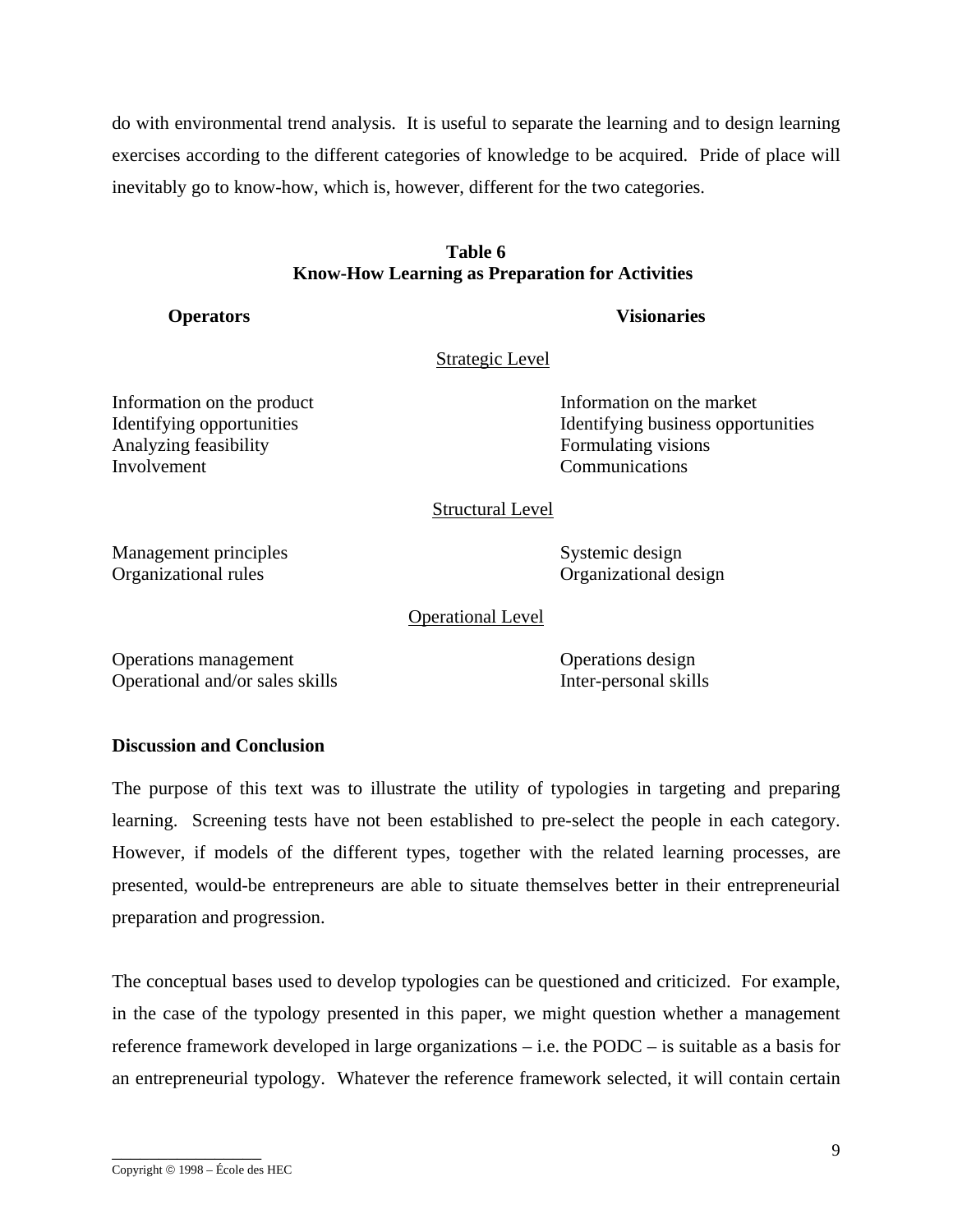deficiencies. One of the difficulties common to several typologies is the fact that they are based on entrepreneurial categories drawn from very different sectors and contexts. For example, a self-employed service provider may be placed in the same category as a retail franchise operator. In the typology used in this paper, we have used only small business owner-managers in the manufacturing sector. Whatever the difficulties and limits, however, the fact of working with typologies in management as well as in entrepreneurship education appears to have more advantages than disadvantages.

Entrepreneurship education can include different dimensions and levels. Before considering the typologies, it is important to establish the general basic training available to all entrepreneurial categories. Subsequently, as far as possible, it would be better for courses and programs to be prepared on the basis of typologies. For example, after one or more general introductory courses in the field of entrepreneurship, it is useful to separate self-employed, small business ownermanagers, family business leaders and intrapreneurs for courses on the business plan. At the very least, each group should have sufficient space to be able to work and progress within its own perspective and interests. It is also useful to separate, or at least identify, the various types for courses in management, strategy and development. Operators and visionaries have systems developed from different roots. They will need to learn to develop their respective systems consistently. It is here that it is advantageous to use the characteristics of the two types.

Entrepreneurial learning through entrepreneurship education has its limits. The question is this: how far is it possible to go in the classroom – and how far can a class be segmented? One thing is certain: we need a set of varied but complementary teaching approaches and strategies. Approaches based on typologies will certainly help us refine the methods we use to design and practise entrepreneurship education. Pushed to its limit, most entrepreneurship education would benefit from being more personalized and custom-designed.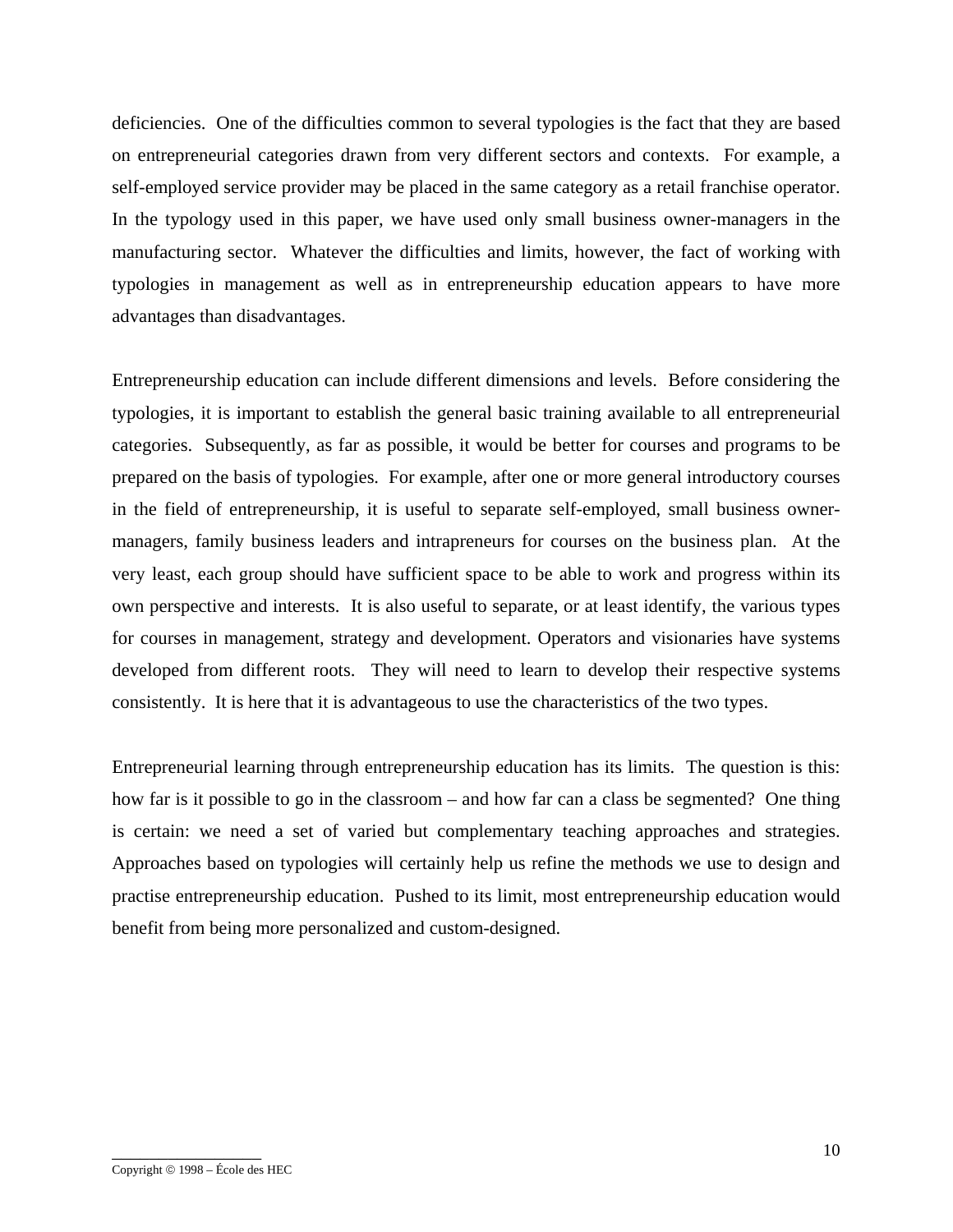#### **Bibliography**

- Collins, O.F., Moore, D.G., Unwalla, D.B. (1964). The Enterprising Man, MSU Business Studies, Bureau of Business and Economic Research, Graduate School of Business Administration, Michigan State University, East Lansing, Michigan.
- Collins, O.F., Moore, D.G. (1970). The Organization Makers: A Behavioral Study of Independent Entrepreneurs*.* New York: Appleton-Century-Crofts (Meredith Corp.).
- Emerson, H. (1912). The Twelve Principles of Efficiency. New York: Engineering Magazine Co.
- Fayol, H. (1916). Administration industrielle et générale. Paris: Dunod. Translation: General and Industrial Administration (1949). London: Sir Isaac Pitman and Sons.
- Filion, L.J. (1994). Les systèmes de gestion des propriétaires-dirigeants, entrepreneurs et opérateurs de PME regardés à partir de la métaphore mécanique. 39<sup>th</sup> Annual World Conference of the International Council for Small Business (ICSB). Strasbourg, June 27- 29, 1994. Published in: Obrecht, Jean Jacques (Ed.), Les P.M.E./P.M.I et leur contribution au développement régional et international. Proceedings of the  $30<sup>th</sup>$  ICSB World Conference, 107-118.
- Filion, L.J. (1996). Différences dans les systèmes de gestion des propriétaires-dirigeants, entrepreneurs et opérateurs de PME. Revue canadienne des sciences de l'administration/Canadian Journal of Administrative Sciences, 13(4): 306-320.
- Gulick, L.J. and Urwick, L.F. (1937). Papers on the Science of Administration. New York: Columbia University Press.
- Hornaday, R.W. (1990). Dropping the E-Words from Small Business Research: An Alternative Typology. Journal of Small Business Management, 28,4: 22-33.
- Julien, P.A., Marchesnay, M. (1987). La petite entreprise. Paris: Vuibert.
- Julien, P.A. (Ed.) (1998). The State of the Art in Small Business and Entrepreneurship. London: Avebury.
- Laufer, J.C. (1974). Comment on devient entrepreneur. Revue française de gestion, vol. 2, p. 18-29.
- Lafuente, A., Salas, V. (1989). Types of Entrepreneurs and Firms: The Case of New Spanish Firms. Strategic Management Journal, Vol. 10, p. 17-30.
- Livesay, H.C., Lux, D.S., Brown, M.A. (1996). Human Factors and the Innovation Process. Technovation, 16,4: 173-186.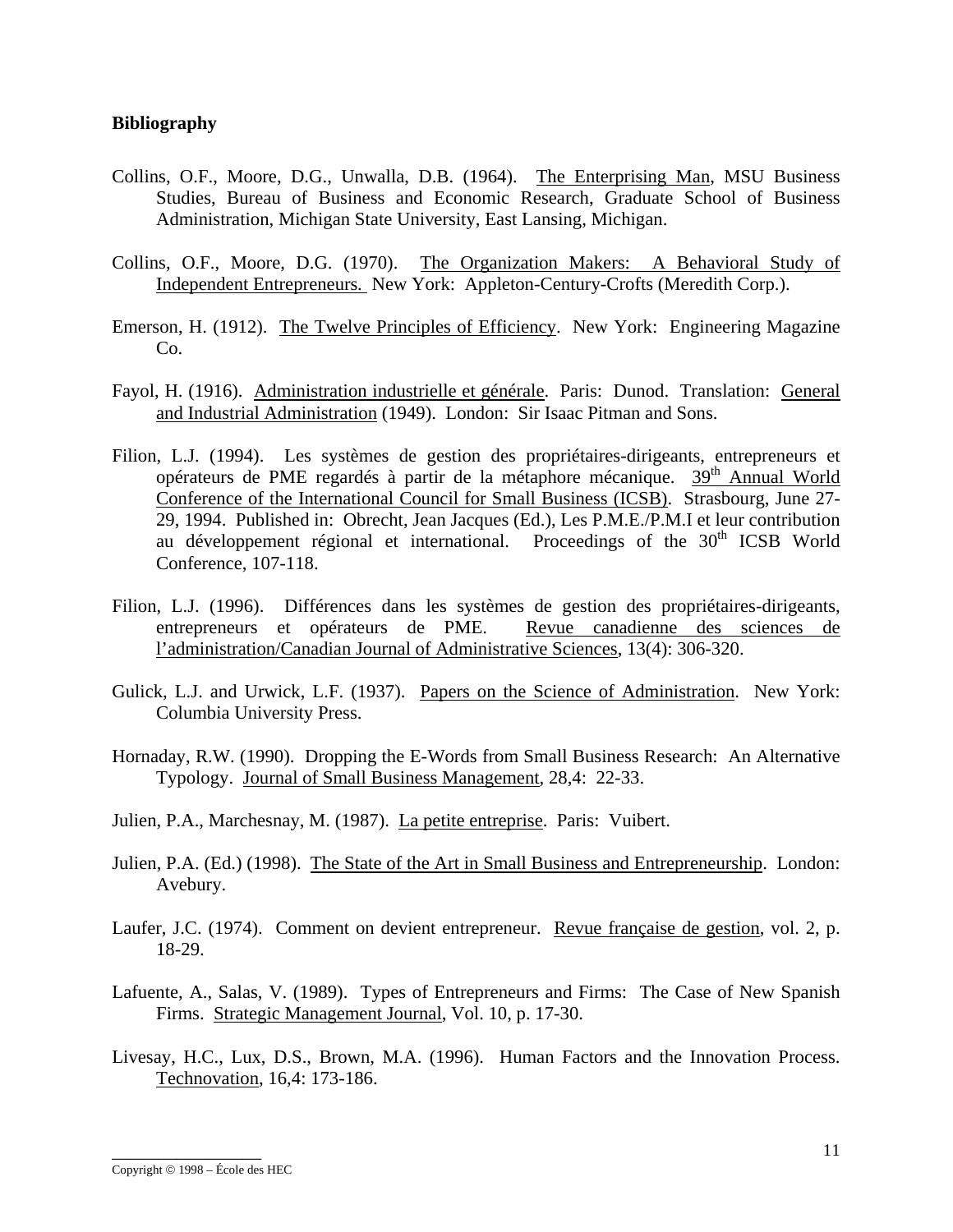- Milner, J.B. (1990). Entrepreneurs, High Growth Entrepreneurs and Managers: Contrasting and Overlapping Motivational Patterns. Journal of Business Venturing, Vol. 5, p. 221-234.
- Miner, J.B., Smith, N.R., Bracker, J.S. (1989). Role of Entrepreneurial Task Motivation in the Growth of Technologically Innovative Firms. Journal of Applied Psychology, Vol. 74, no. 4, p. 554-560.
- Miner, J.B., Smith, N.R., Bracker, H.S. (1992). Defining the Inventor-Entrepreneur in the Context of Established Typologies. Journal of Business Venturing, 7: 103-113.
- Morgan, G. (1986). Images of Organization. Beverley Hills, Ca: Sage.
- Siu, W.S. (1995). Entrepreneurial Typology: The Case of Owner-Managers in China. International Small Business Journal, 14,1: 53-66.
- Smith, N.R. (1967). The Entrepreneur and His Firm: The Relationship between Type of Man and Type of Company. Bureau of Business Research, East Lansing, Michigan: Michigan State University Press.
- Vesper, K.H. (1980). New Venture Strategies. Englewood Cliffs, N.J.: Prentice-Hall.
- Westhead, P. (1995). Survival and Employment Growth Contrasts Between Types of Owner-Managed High Technology Firms. Entrepreneurship Theory and Practice, 20,1: 5-28.
- Woo, C.Y., Cooper, A.C., Dunkelberg, W.C. (1991). The Development and Interpretation of Entrepreneurial Typologies. Journal of Business Venturing, Vol. 6, No. 2, p. 93-114.